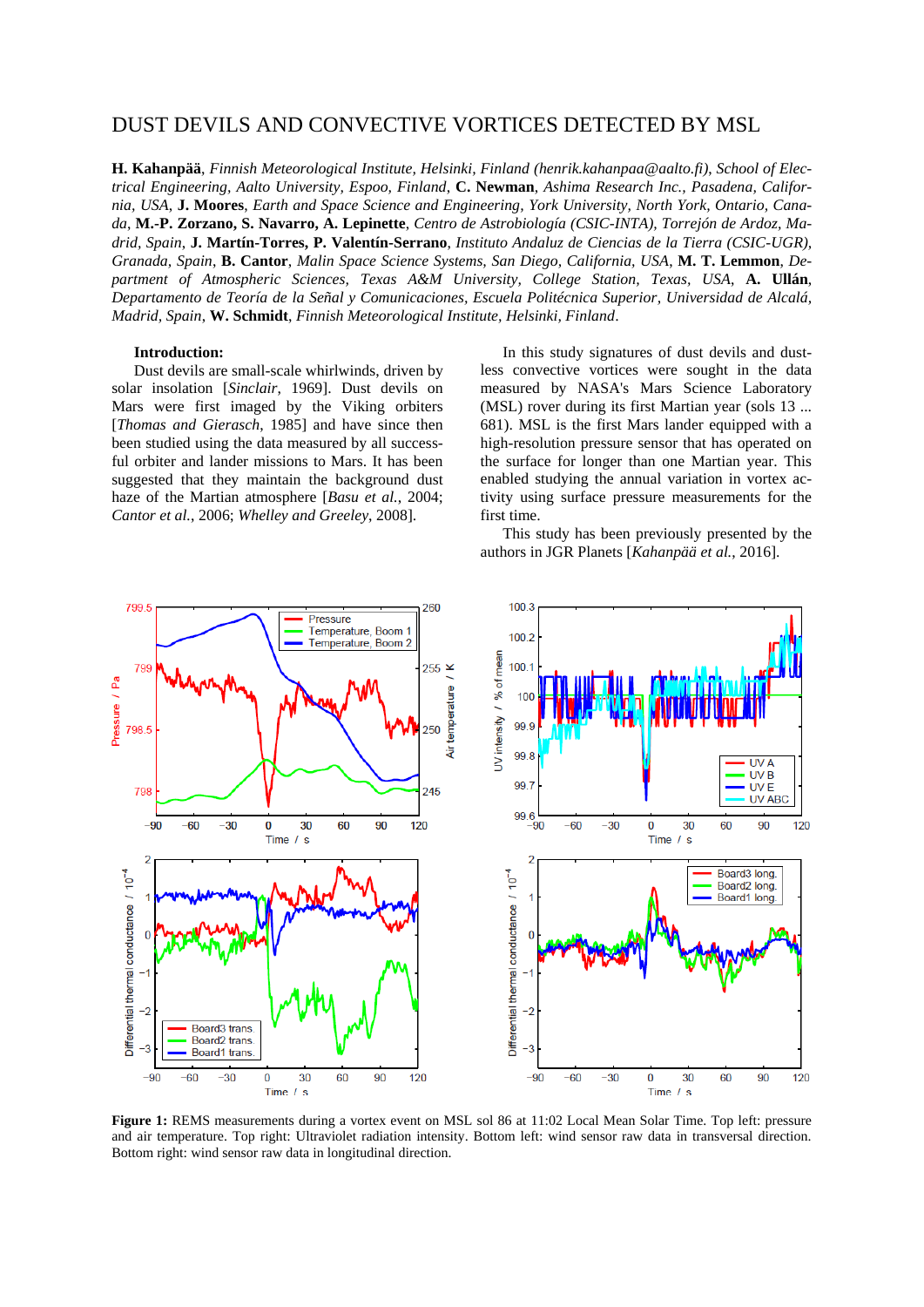### **Methods:**

When a convective vortex passes by a fixed meteorological station, a transient pressure drop is detected as the pressure is lower at the vortex center [*Ringrose et al.*, 2007]. Such abrupt pressure drops were identified automatically in the pressure record measured by the Rover Environmental Monitoring Station (REMS) instrument onboard MSL [*Gómez-Elvira et al.*, 2012]. The used identification algorithm searches for 20 s intervals that fulfill the following criteria:

- Mean pressure  $> 0.1$  Pa lower than mean of previous and next 20 s intervals
- Minimum pressure  $> 0.3$  Pa lower than mean of previous and next 20 s intervals.

The same algorithm has been previously used in the study on the Phoenix data by *Ellehoj et al.*, [2010].

All pressure events identified by the algorithm were gone through by hand and classified as "true", "potentially true" or "false". Only events classified as "true" and with magnitude  $> 0.5$  Pa were used in this study.

#### **Results:**

- ‒ 252 transient pressure drops were identified.
- ‒ These events resembled the vortex signatures detected by the previous Mars landers Pathfinder and Phoenix [*Murphy and Nelli*, 2002; *Ellehoj et al.*, 2010]; however, the MSL observations contained fewer pressure drops greater than 1.5 Pa and none greater than 3.0 Pa.
- ‒ Coincident wind variation was detected in 87 % of the events, providing further evidence of vortex passage.
- ‒ A clear, coincident minimum in UV radiation flux was detected in only one event (Figure 1). This drop in UV intensity was probably caused by dust lifted by the vortex and obscuring sunlight. The non-detections of clear UV dips in all other events indicates that these vortices were generally not lifting dust. This observation fits very well with the result that only one probable dust devil has been observed visually by MSL [*Moores et al.*, 2015]
- ‒ Coincident variations in air temperature readings proved to be hard to interpret, as the REMS air temperature sensors are affected by heat generated by the rover [*Gómez-Elvira et al.*, 2014].
- ‒ Dimensions of the vortices were evaluated by multiplying durations of pressure drops with background wind velocities. The resulting "encounter lengths" ranged from 2.3 m to 755 m, with small vortices more common.
- ‒ The vortex detections occurred between 9:02 and 15:56 Local True Solar Time and their occurrence rate peaked in the noon hours.
- During the most favorable season  $(L<sub>S</sub> 112.5<sup>o</sup>$  to 247.5°) the noontime occurrence frequency was practically the same as that observed by Phoenix [*Ellehoj et al.*, 2010] and about 2/3 of that detected by Pathfinder [*Murphy and Nelli*, 2002].



**Figure 2:** Mean daytime Dust Devil Activity (DDA) determined by MarsWRF, compared to the estimated number of vortices with magnitude > 0.5 Pa passing over MSL per sol, as a function of solar longitude *LS*. The green line shows the DDA at grid point 137.4438 °E, 4.6049 °S, close to the MSL landing site, and the blue line the DDA at the closest grid point belonging to the same geologic unit with the location of MSL at each season. The light grey bars in the background show data gaps, i.e. periods with no REMS data.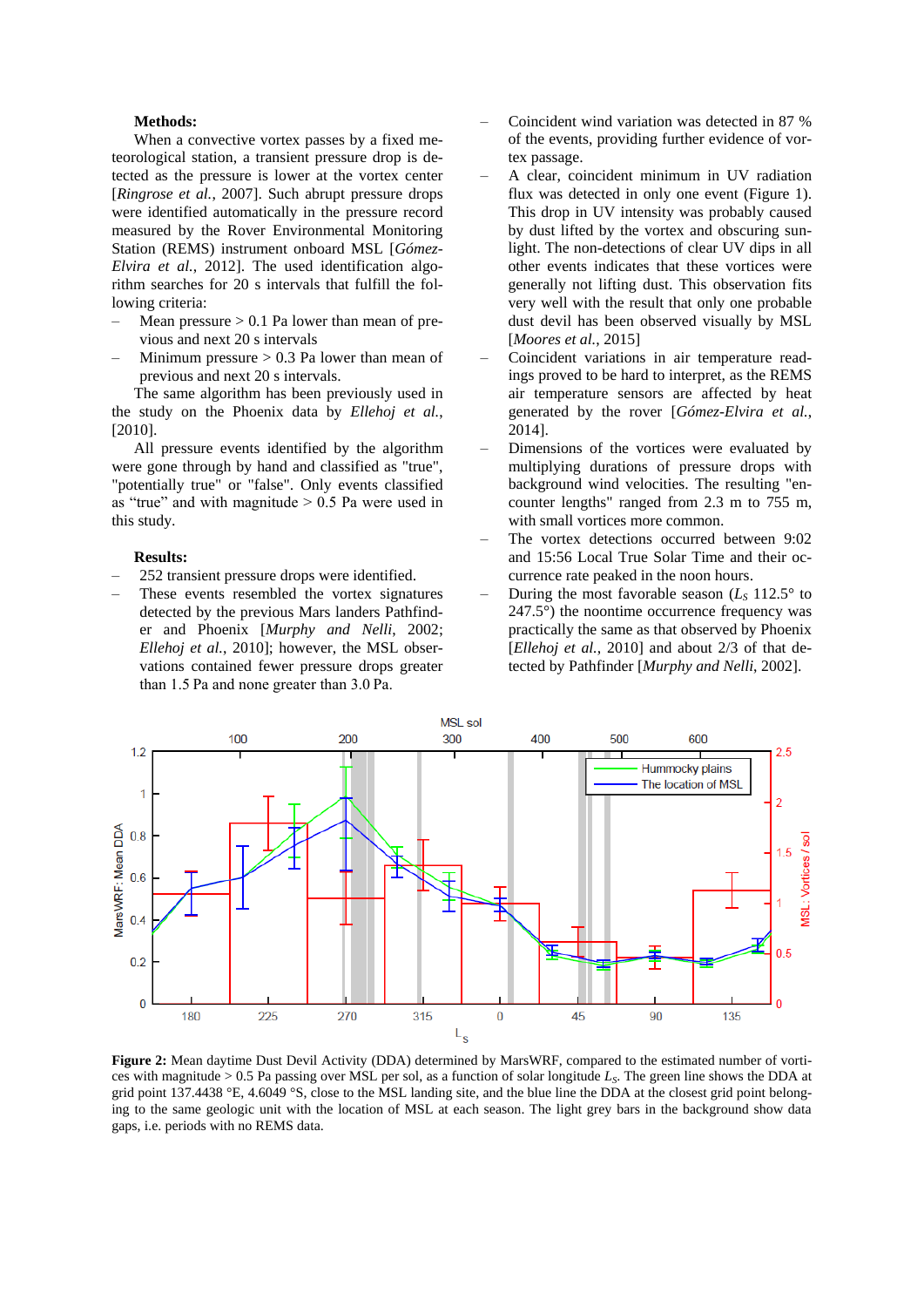- The occurrence frequency of vortex encounters can be converted into areal density of vortices by taking into account that their temporal coverage equals their spatial coverage [*Moores et al.*, 2015]. By using this relationship and the evaluated distribution of vortex diameters we calculated that the observed mean noontime occurrence frequency correspond to 1 vortex with central pressure depression > 0.5 Pa per 2 square kilometers.
- ‒ Vortices were detected in all seasons of the Martian year. However, there was a circa 4-fold seasonal variation in their occurrence frequency.
- The detected annual variation in the number of convective vortices followed approximately the variation in Dust Devil Activity (DDA) predicted by the MarsWRF numerical climate model [*Richardson et al.*, 2007] (Figure 2). DDA is a measure of the flux of energy available to drive dust devils, derived from the "heat engine" model [*Rennó et al.*, 1998; 2000]
- ‒ A sudden increase in vortex activity was detected on MSL sol 664. A survey of MARCI images revealed that this vortex activity was related to a passing dust storm front.

## **Conclusions:**

We have observed that the annual variation in the occurrence rate of convective vortices on Mars follows DDA predicted by a numerical climate model. This result does not prove, however, that the amount of dust lifted by dust devils would depend linearly on DDA, as is assumed in the dust lifting parametrizations of several numerical models of the Martian atmosphere [e.g. *Newman et al.*, 2002; *Basu et al.*, 2004, *Kahre et al.*, 2006; *Newman and Richardson*, 2015]. According to our observations, the vortices on the MSL landing area lift almost no dust, even if DDA differs from zero during every sol of the Martian year. The situation is different than on the landing sites of Pathfinder and Phoenix where numerous dust devils were imaged. [*Metzger et al.*, 1999; *Ferri et al.*, 2003; *Ellehoj et al.*, 2010]. The obvious explanation for this is the smaller proportion of strong vortices with large central pressure drops. This implies that solar forcing affects the number of dust devils on Mars in two ways: by modulating the number of all vortices and by modulating the proportion of vortices stronger than the dust lifting threshold.

The modulation of the vortex pressure drop distribution explains why the number of dust devils imaged by Mars orbiters and landers varies both spatially and seasonally more than the DDA [*Kahre et al.*, 2006]. Even if DDA differs from zero during noontime almost everywhere on Mars, in all seasons, no visually detectable dust devils form if all vortices are too weak to lift dust. A more realistic dust lifting parametrization would thus require a theory where

the energy available to drive vortex activity and the pressure drop distribution of the vortices were modeled separately.

# **References:**

Basu, S., M. I. Richardson, and R. J. Wilson (2004), Simulation of the Martian dust cycle with the GFDL Mars GCM, *J. Geophys. Res.*, 109, E11006, doi:10.1029/2004JE002243

Cantor, B. A., K. M. Kanak, and K. S. Edgett (2006), Mars Orbiter Camera observations of Martian dust devils and their tracks (September 1997 to January 2006) and evaluation of theoretical vortex models, *J. Geophys. Res.*, 111, E12002, doi:10.1029/2006JE002700

Ellehoj, M. D., et al. (2010), Convective vortices and dust devils at the Phoenix Mars mission landing site, *J. Geophys. Res.*, 115, E00E16, doi:10.1029/2009JE003413

Ferri, F., P. H. Smith, M. Lemmon, and N. O. Renno (2003), Dust devils as observed by Mars Pathfinder, *J. Geophys. Res.*, 108(E12), 5133, doi:10.1029/2000JE001421

Gómez-Elvira, J., et al. (2012), REMS: The Environmental Sensor Suite for the Mars Science Laboratory Rover, *Space Sci Rev*, 170, 583–640, doi:10.1007/s11214-012-9921-1

Gómez-Elvira, J., et al. (2014), Curiosity's rover environmental monitoring station: Overview of the first 100 sols, *J. Geophys. Res. Planets*, 119, 1680– 1688, doi:10.1002/2013JE004576

Kahanpää, H., et al. (2016), Convective vortices and dust devils at the MSL landing site: Annual variability, *J. Geophys. Res. Planets*, 121, 1514– 1549, doi:10.1002/2016JE005027

Kahre, M. A., J. R. Murphy, and R. M. Haberle (2006), Modeling the Martian dust cycle and surface dust reservoirs with the NASA Ames general circulation model, *J. Geophys. Res.*, 111, E06008, doi:10.1029/2005JE002588

Metzger, S. M., J. R. Carr, J. R. Johnson, T. J. Parker, and M. T. Lemmon (1999), Dust devil vortices seen by the Mars Pathfinder camera, *Geophys. Res. Lett.*, 26, 2781-2784, doi:10.1029/1999GL008341

Moores, J. E., et al. (2015), Observational evidence of a suppressed planetary boundary layer in northern Gale Crater, Mars as seen by the Navcam instrument onboard the Mars Science Laboratory rover, *Icarus*, 249 (15), 129-142, doi:10.1016/j.icarus.2014.09.020